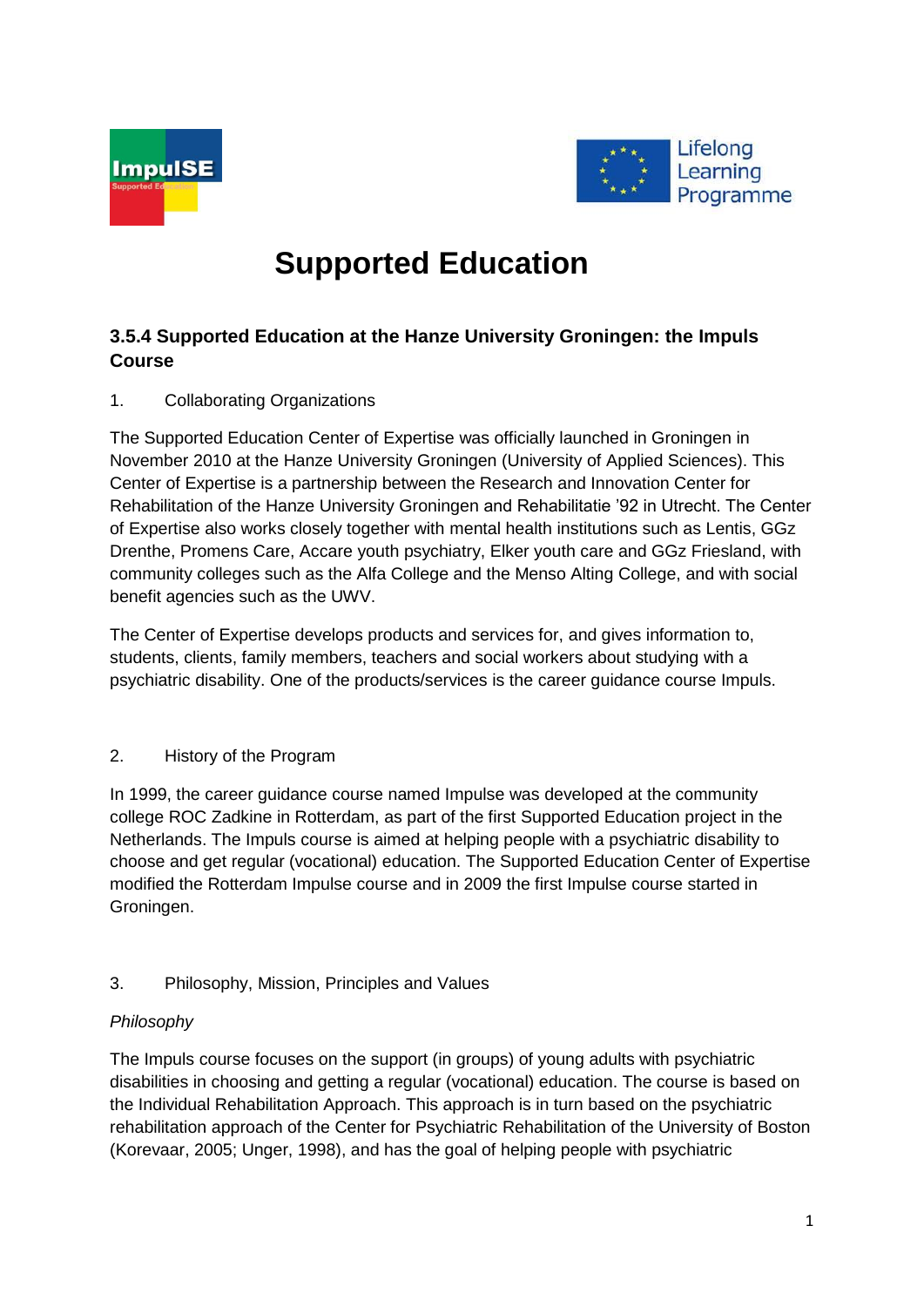disabilities from a client perspective in taking up their self-chosen citizen role. That role can be related to one of four areas of life: living, working, learning and socializing.

The Impuls course is derived from "Supported Education," a program that is developed by the Center for Psychiatric Rehabilitation of the University of Boston for the life area of learning.

Also the concept of "Recovery" is related to Supported Education. Recovery can be seen as an individual process in which a person learns to live with the radical consequences of a psychiatric disability and can give meaning again to life (Korevaar, 2005).

Supported Education shows that participation in regular education can contribute to (social) recovery and as such can give an impulse to personal growth and meaning.

## *Mission*

The mission of the Impuls course is:

"The support (in groups) of young adults with psychiatric disabilities in choosing and getting regular education."

## *Basic Principles of Supported Education*

- The primary focus of Supported Education is on improving the competencies of persons with psychiatric disabilities.
- The benefits of Supported Education for the clients are behavioral improvements in their educational environments of need.
- Supported Education is eclectic in the use of a variety of techniques.
- A central focus of Supported Education is on improving educational outcome for persons with psychiatric disabilities.
- Hope is an essential ingredient of the Supported Education process.
- The deliberate increase in client dependency can lead to an eventual increase in the client's independent functioning.
- Active involvement of clients in their Supported Education process is desirable.
- The two fundamental interventions of Supported Education are the development of client skills and the development of environmental support.
- Long-term drug treatment is an often necessary but rarely sufficient component of a Supported Education intervention.

(Reprinted and adapted to Supported Education from: Anthony et al. (2002). Psychiatric Rehabilitation. Boston, MA: Center for Psychiatric Rehabilitation, Boston University.)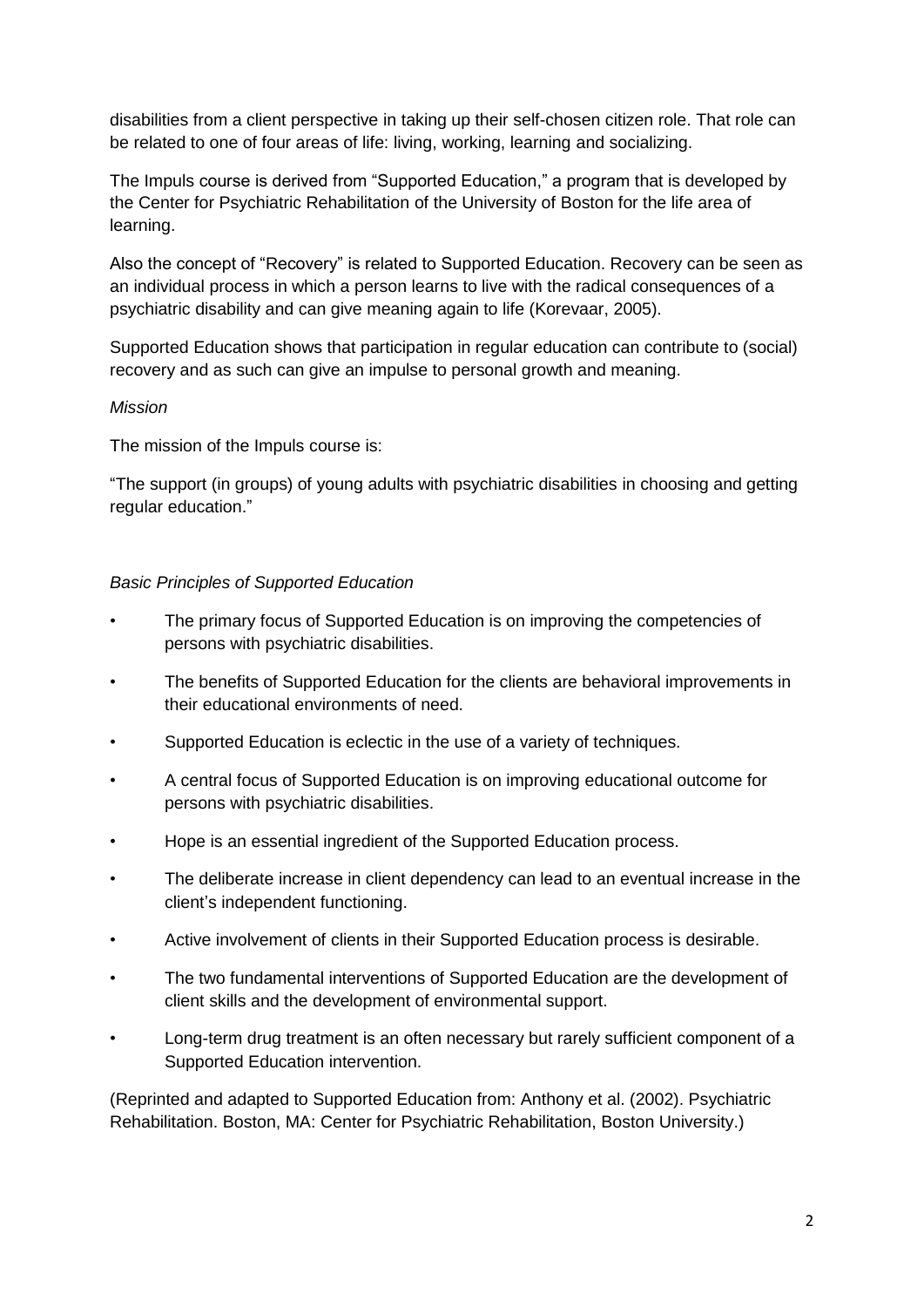# *Values*

The values are as follows (Anthony et al., 2002):

- Person orientation
- Functioning
- Support
- **•** Environmental specificity
- Involvement
- Choice
- Outcome orientation
- Hope

Each of these values is reflected in Supported Education practices.

The value of person orientation underscores the importance of personalizing the relationship with potential students, seeing each as unique. The value of functioning is evidenced in SEd by the practical skills taught to help someone complete a course; or to teach someone how to respond to negative feedback instead of delving into the root cause of his/her low selfesteem. The value of support is similar: providing practical assistance as long as needed. The need for a morning phone call on the day of an exam may decline over the semester, while the need for an inspirational pep talk may be ongoing.

Environmental specificity reminds us that people differ in their level of functioning across settings. Supported Education assessment should focus on the educational skills and support needed in the school environment, recognizing that the same person who can excell in a math class may have difficulty living on his/her own. A case in point is the Supported Education doctoral student who could barely stay out of the hospital for longer than two weeks yet all the while was completing her Ph.D. dissertation in chemistry at Harvard.

The fifth value, involvement, is self-explanatory, but crucial; the student must be an active participant who drives the rehabilitation process. She or he is the one to set goals, evaluate progress toward those goals, and, with assistance, take responsibility for the many choices that present themselves throughout the Supported Education process. In accordance with this philosophy, SEd embraces the value of choice. When students choose their own school/classes/course of study, they are much more likely to strive to succeed. Shedding the role of patient to take responsibility for choices and decision-making is terrifying. The shift from "patient" to "student" is a powerful one, fraught with the fear of failure, and for many, the equally terrifying fear of success. Yet it is critical that Supported Education be conducted with students, and not to students (Anthony et al., 2002). As in all rehabilitation interventions, students must be "active and courageous participants in their own rehabilitation" (Deegan, 1988, p. 12).

Outcome orientation is the seventh value espoused by psychiatric rehabilitation, and speaks of the importance of assessing not only a student's grades or attendance, but his/her satisfaction with the entire experience. Finally, belief in growth underscores the importance of hope in the process of returning to school.

Hope has long been recognized as an essential ingredient in rehabilitation, psychotherapy and recovery processes (Anthony et al., 1990, 2002; Deegan, 1988; Frank, 1981). Education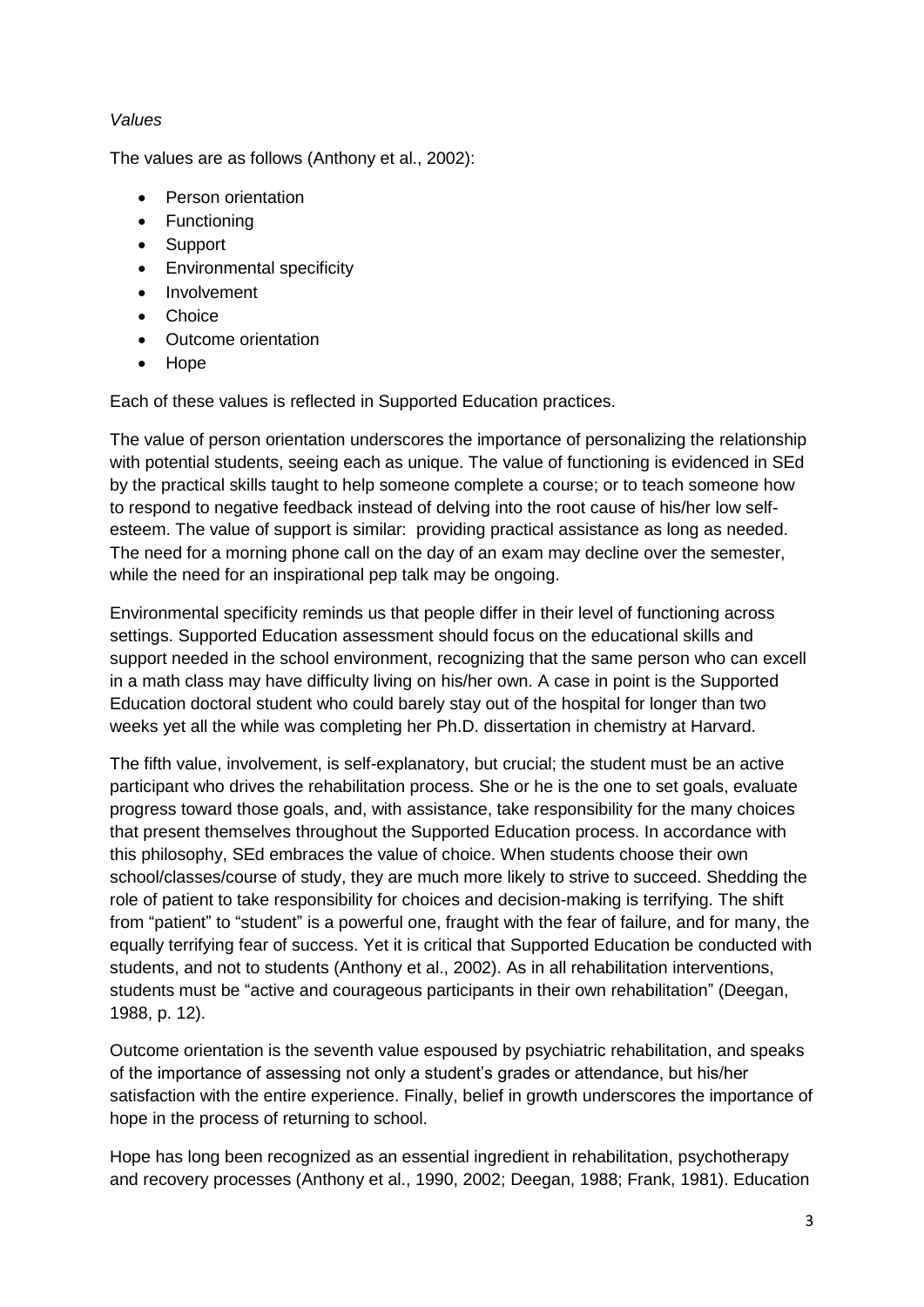in and of itself creates hope; using the intellect creates hope; attending classes on a college campus with other students creates hope; the adoption of the role of student creates hope. Following is a table summarizing the values of psychiatric rehabilitation with examples from an educational setting.

# 4. Participants

The Impuls course is accessible for people of 16 years of age and older, who are (ex-)clients of mental health care and want support with choosing and getting (again) a regular (vocational) education and who do not yet know which study they want to pursue and/or doubt their study competencies.

# 5. Services/Activities

The young adults (hereafter called "participants") follow the course at a location of a regular educational organization, together with other participants with psychiatric disabilities. The curriculum is fixed and all participants within one group receive the same teaching. During the course, the participants make use of the available facilities at the educational organization. After the Impulse course, the participants can go to a study of their choice and further support is taken care of.

The goal of the career guidance course is to help participants with choosing and getting a (vocational) education. The course also helps with the orientation to, and use of, educational facilities and with gaining educational experience and rhythm.

The course takes place at a location of a regular educational organization from January until April. During that period, there are 12 teaching days (one per week) that last 5.5 hours.

The career guidance course includes the phases of choosing and getting, preceded by a phase of recruitment and selection:

A. Recruitment and selection:

- recruitment
- B. Setting an educational goal
	- describing educational opportunities
	- identifying personal criteria
	- choosing an educational goal
- C. Getting and preparing for a study of one's own choice
	- organizing the registration
	- mapping and practicing critical competencies
	- mapping and organizing critical resources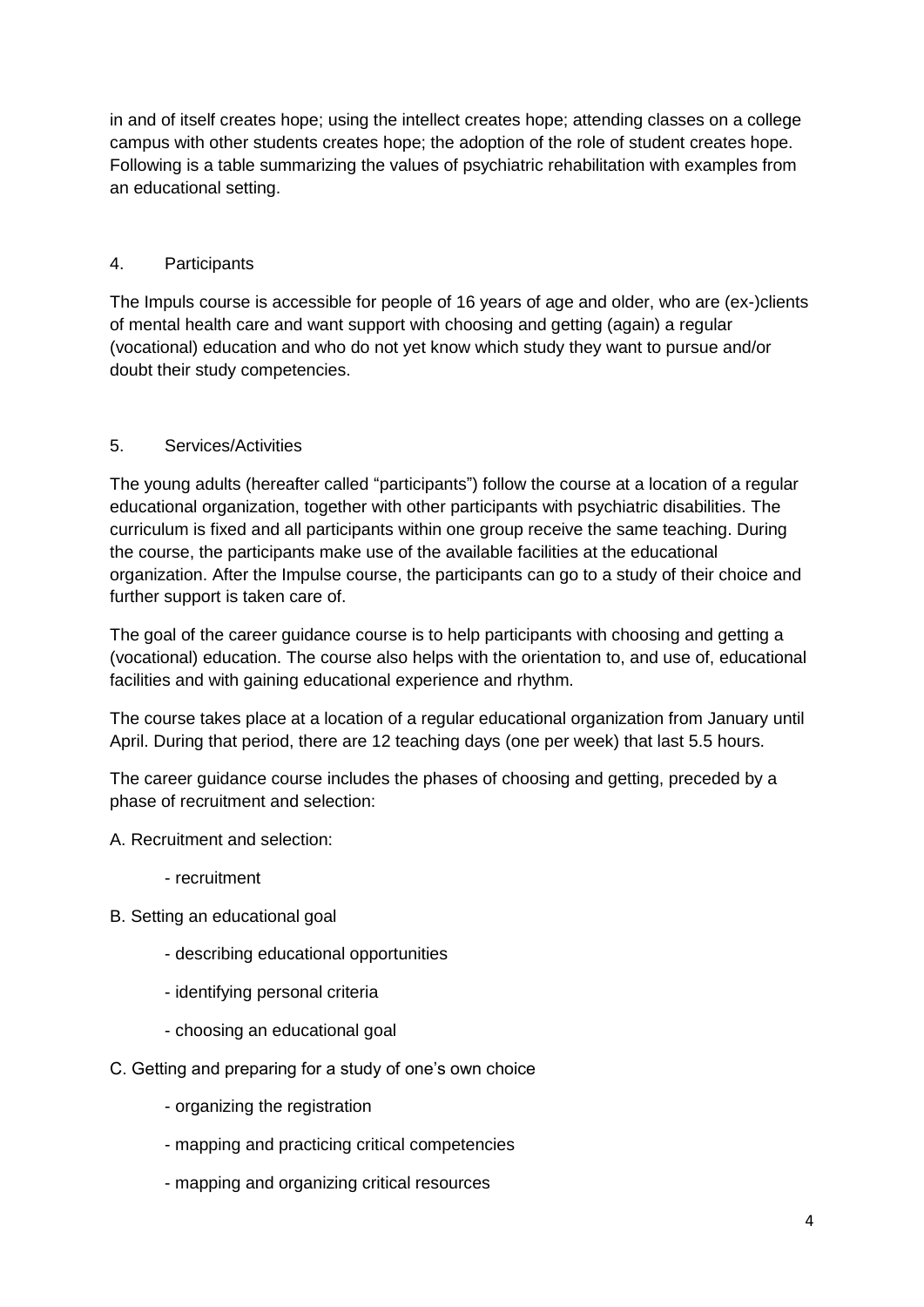## Ad. A: Recruitment and selection

In order to recruit the participants for the career guidance course, an information brochure for possible participants and an information brochure for referrers have been composed. These information brochures are sent to, for example, mental health institutions, social benefit agencies, employment agencies, business associations and reintegration agencies.

The career guidance course is aimed at young adults from 16 years of age and older, who receive treatment, or have received treatment because of psychiatric problems and who are interested in going to school in the near future. These young adults do not (exactly) know what they want and what the educational opportunities are; they have difficulties with making choices in this area; or doubt their study competencies. For these reasons, they need support in the form of a career guidance course.

These young adults can be pointed toward the Impuls course by a mental health institution, yet they need to register themselves personally. When institutions register these young adults, they are requested to ask the young adult to do this himself/herself. A basic principle of Supported Education is that people with psychiatric disabilities work on their own needs and goals and not on those of others (e.g. social workers, social benefit employees and family members).

## Ad. B: Setting an educational goal

During the first part of the course, a list with studies in which the participant is interested is composed. Books and brochures that the teachers have collected can be used with this activity. Further information is gathered by attending open-door days of colleges and universities. After a list with possible options has been made, a second list is composed that contains personal criteria that the participant considers important for choosing a study: for instance, whether an education is directly focused on work or not. Subsequently, these two lists are put together and the education that most fulfills the personal criteria of the participant is chosen. Then an educational goal can be set when the participant wants to go to a particular study at a particular school. An example of such a goal is: "In September 2015 I want to start at the Alfa College in Groningen."

# Ad. C. Getting and preparing for a study of one's own choice

After the educational goal has been set, a plan is made in which it is written what needs to be done in order to be able to start with the study. One has to register at the particular school or university and sometimes one needs to work on getting financial support from a social benefit agency. When one is eligible for financial support, one has to apply for a student grant.

In the second part of the course, two other things that need to be considered before starting with a study are worked on. These are skills and support. During the course, one explores which skills are critical to start and maintain a study. These do not include the skills one is taught during the study, yet they include skills one is not taught there. These skills can vary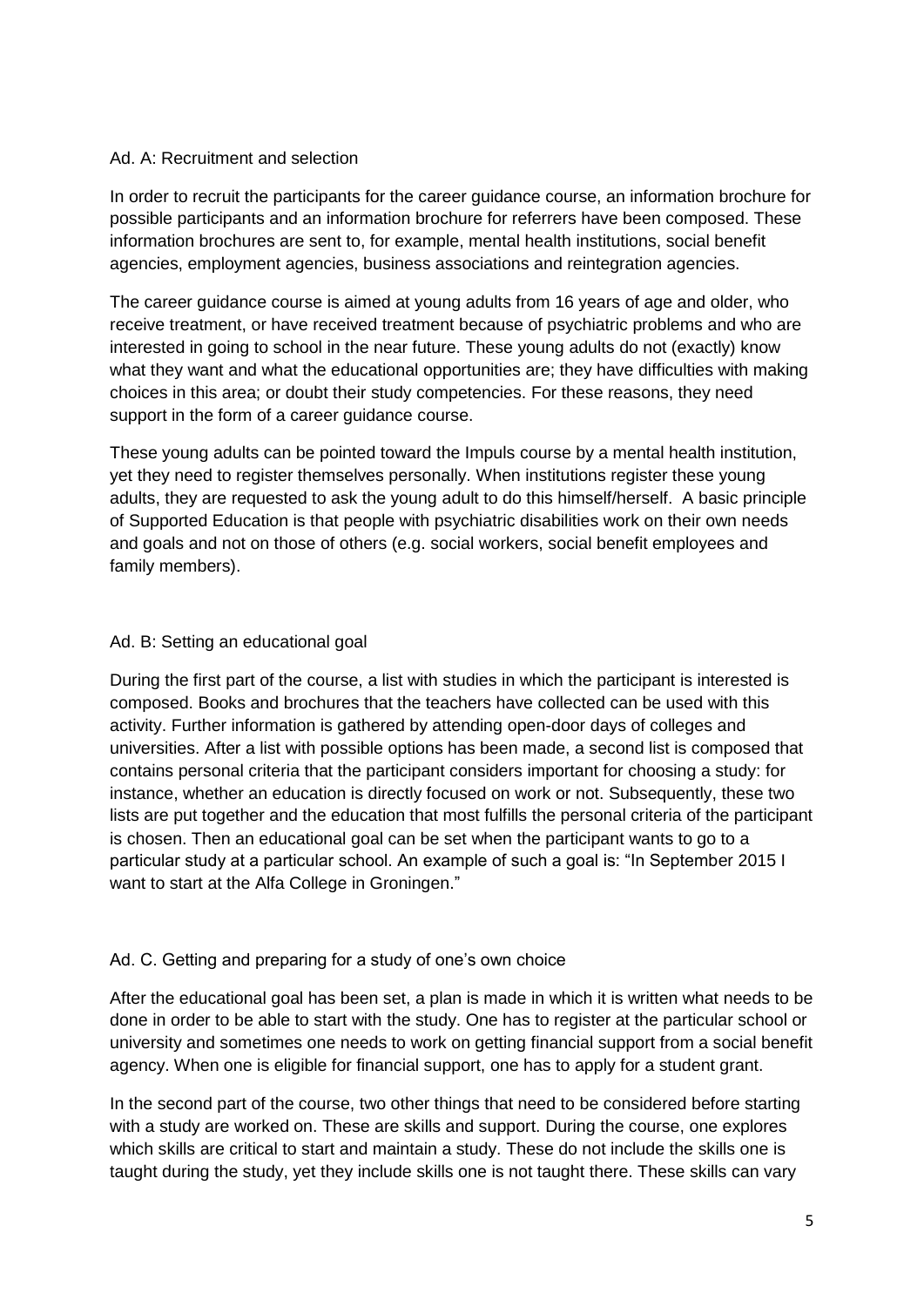from person to person. For instance, one participant has difficulties with planning his homework and another finds it hard to give a presentation in front of his classmates. However, it could also be a skill that is not directly linked to achievement at school: for instance, talking to a classmate in the canteen or getting up on time in the morning. Important skills can be practiced.

As far as support is concerned, roughly the same procedure is followed. One explores what kind of support is critical in order to study successfully and it is ensured that this kind of support is actually available. This support can be given by a person, but also things, activities and places can be important. For instance, one could think of a person who helps with homework or with a bicycle to come to school, a relaxation exercise or a room to which one can go and relax a bit for a while. Although the necessary skills and support are different for all participants, they are discussed in the group. Consequently, students can help each other and practice together. To summarize, during the career guidance course the participants work on four things:

## -choosing a study,

-arranging things in order to be able to start with the study (registration, finances,

permission, etc.)

- listing and practicing critical skills
- listing and organizing critical support

#### *Portfolio*

The participant collects all the theory of the course and all of his assignments in a portfolio. A portfolio is a map in which the participant describes what he is working on and which development he is going through. The portfolio can be taken to the intake/interview for the new study. Often the enrollment officer of a study appreciates this, as a portfolio gives a good impression of the wishes, qualities and learning points of the participant.

# *Homework*

After each course day, the participants have to do homework. This way, they can take even more out of the course and also practice important study competencies.

In 12 weeks all of the above is addressed in the following topics:

- 1. identifying personal interests and possibilities
- 2. researching educational environments
- 3. setting an educational goal
- 4. listing own (central) qualities
- 5. learning information about learning styles and working in groups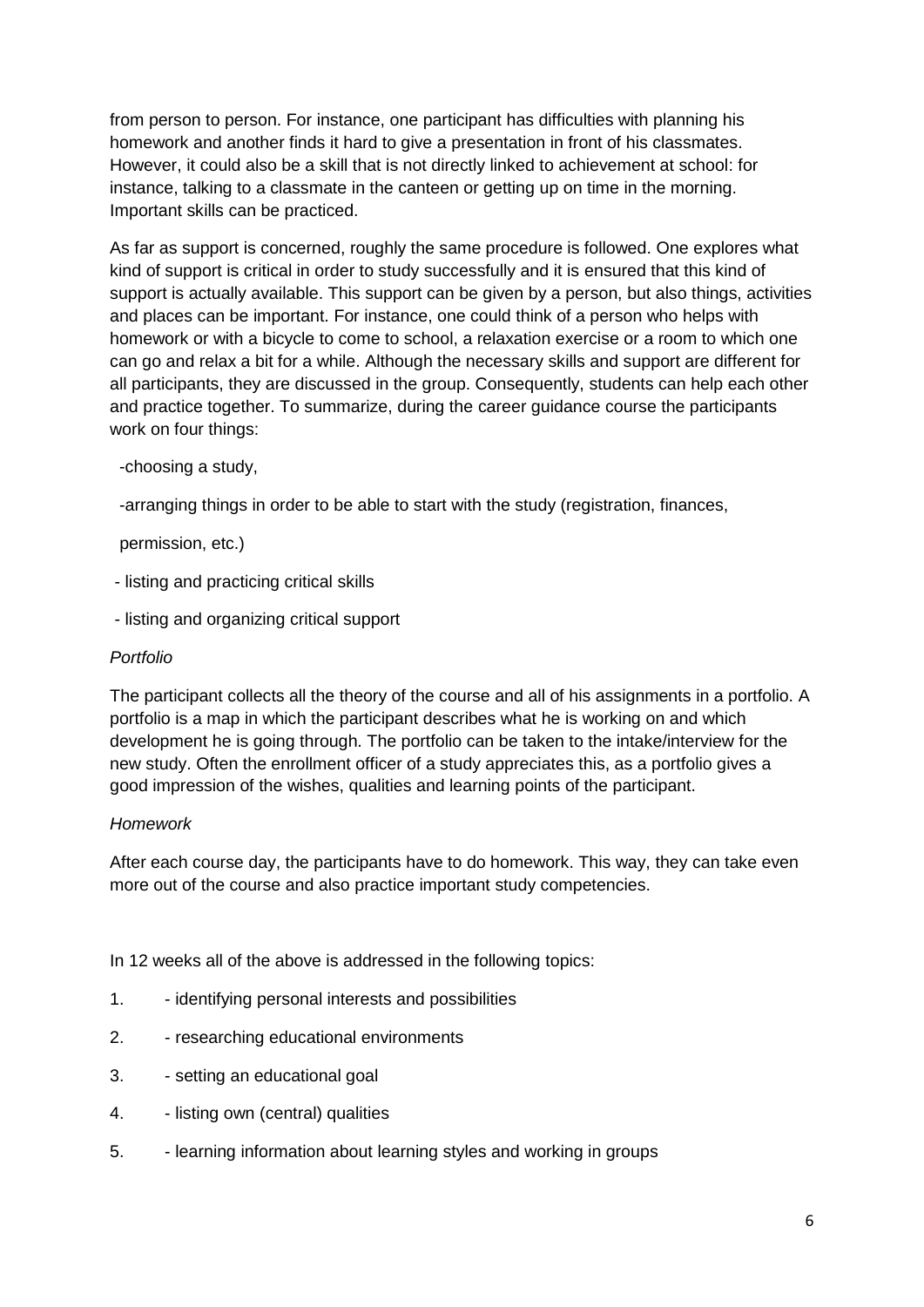- 6. learning personal (study) skills
- 7. learning communication skills
- 8. determining and practicing personal learning goals
- 9. organizing the support needed with getting and
- 10. keeping the study of one's own choice

## Case 1

Karen is a woman of 27 years of age. She was diagnosed with ADHD when she was 19 and she quitted her Social Work study at a university of applied sciences. She became severely depressed and went to day treatment for a couple of years. She got medication that helped her a lot and that she still uses. Three years ago she started working as a volunteer at a day activity center for people with psychiatric problems. Her mental health practitioner pointed her toward the career guidance course Impulse at the Hanze University of Groningen. Karen requested an information and intake brochure and she was called for an interview. She got accepted and started the course. At the beginning of the course she was very impatient and became annoyed by the slow pace of the course. Through discussing these problems with one of her teachers and doing the exercises she discovered that she had difficulties with organizing her thoughts. This is why she often goes too fast. Through the course, she learned to think about her future wishes in a very detailed and concrete way. About the course she said: "Because you are forced to go and explore the educational possibilities, you get a clear view of the different studies and their locations. Comparing several options makes clear which study most fits your own preferences and possibilities." She also said that through the course, her self-confidence and self-esteem were enhanced. Eventually, she chose to start again with her Social Work study, but part-time. She has already started studying again.

#### *Supervision within the course*

The participants of the course are not there as a patient/client, but as a student. Within that structure, one can work with the questions, needs and educational preferences of the participants. The structure of the program is meant to give some grip on that. The inflow of students is (as far as background and educational experience are concerned) very diverse. This requires a very flexible attitude from the teacher (and the participants) towards the content and pace of the program. It is important that the underlying structure of the program – exploring, choosing, getting and keeping– remains present!

Participants often have the following expectation of the course: "I will hear which study suits me." Therefore it is important from the start, but certainly also during the course, to mention briefly that the participants have to take action themselves in order to obtain a positive result.

The course is given by a permanent teacher who monitors the mainstream of the program: helping with choosing and getting a study. This teacher is educated in the Individual Rehabilitation Approach at expert level at least and is specialized in Supported Education. He receives assistance from a co-teacher who is expert by experience and who has been a participant of the Impulse course himself. The co-teacher teaches several parts of the course, supervises the group process and assists with activities in subgroups. He also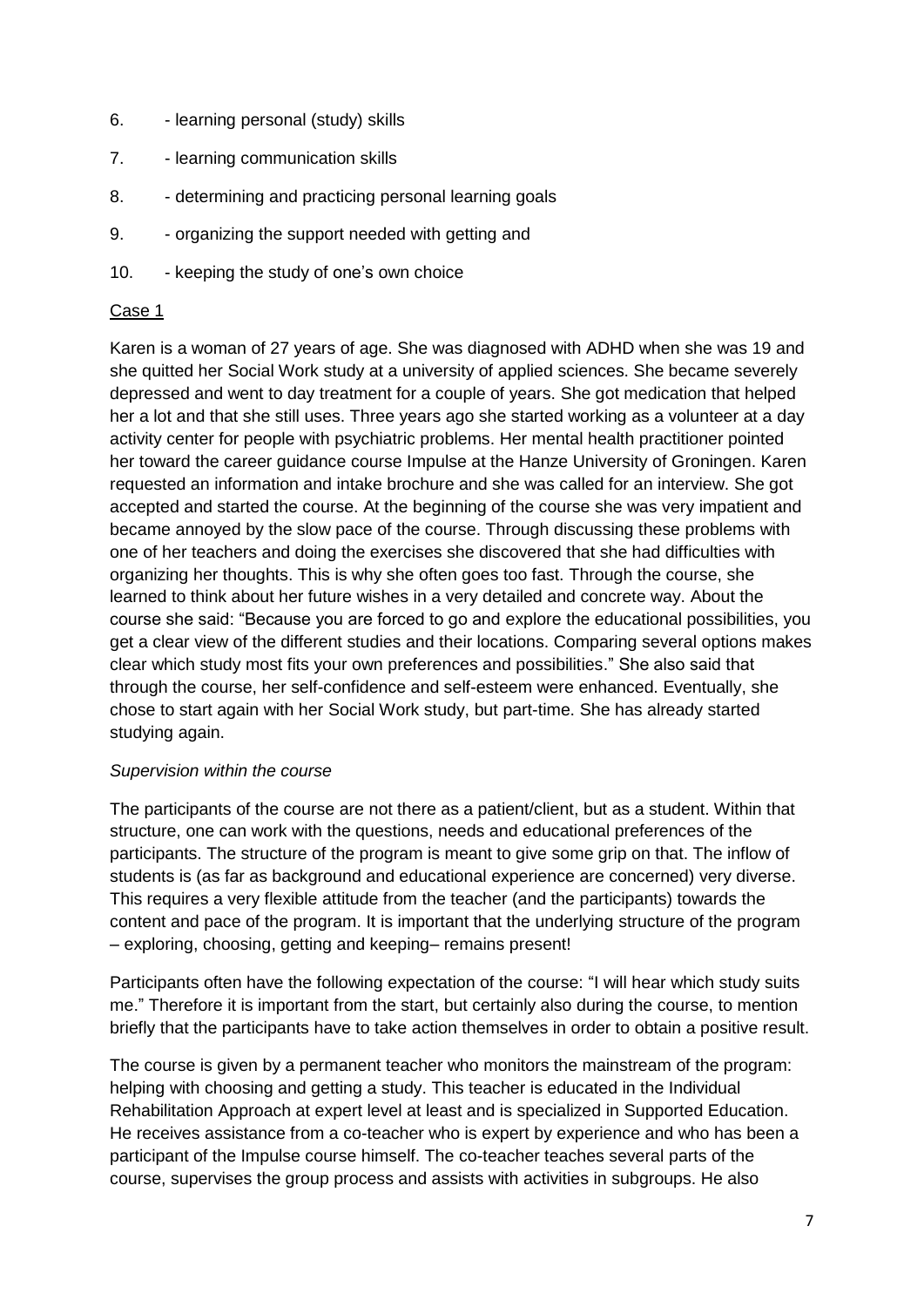teaches a few theme lessons individually, such as time management, stress and coping and group processes. Most activities take place in the entire group. Participants receive an introduction to a certain theme and have to elaborate this theme individually or in a subgroup through an assignment. Afterwards, the assignment is discussed with the entire group. The teachers are available to support the individual participants with the assignments.

At the start of the course, a mentor/teacher is assigned to each participant. During individual coaching, participants can discuss what is difficult for them during the course, but they can also discuss what goes well. Often, themes such as current expectations about a study, selfesteem, the support one experiences or whether the supervision is in line with one's personal needs are discussed. Also, more personal themes can be discussed: for instance, how to adapt a difficult situation at home into your new study or how to cope with changing from being a client into being a student. The individual coaching often takes place during breaks or at the end of the day.

# Case 2

Peter is a young man of 26 years of age. During his higher general secondary education he experienced his first psychotic episode. Several times he has been hospitalized for several months. He was diagnosed with schizophrenia. After his last hospitalization he remained in day treatment for two years. He lives with his parents and sister. He finished his higher general secondary education, but after his graduation he did not move on to another type of education. His case manager told him about the Impulse course. He enrolled, got accepted and finished the course. After he finished, he said that the course helped him to gain insight into his preferences and possibilities. He thinks his choice of study is the right one: a threeyear-long full-time education in information technology. He is happy with the Impuls course: "Without Impuls I don't think I would have started with a new study." Besides the support he gets within the project, he receives a lot of support from his parents, friends he was in treatment with and from a fellow student on the Impulse course.

6. Evaluation (Experiences and Results)

After each course, the course is evaluated using an evaluation form and a group interview. The evaluations of the first four Impuls courses (41 participants) show the following image:

Personalia ( $n = 41$ )

- 23 men; 18 women
- Ages ranged between 17 and 37 years
- Living conditions: living alone, living together, living with family, assisted living, living at a crisis department of a clinic or in a therapeutic setting
- Pre-education: varying from secondary school to university (2 years)
- Great diversity in diagnoses
- Contact with mental health care: 1–16 years
- 70% use psychotropic medication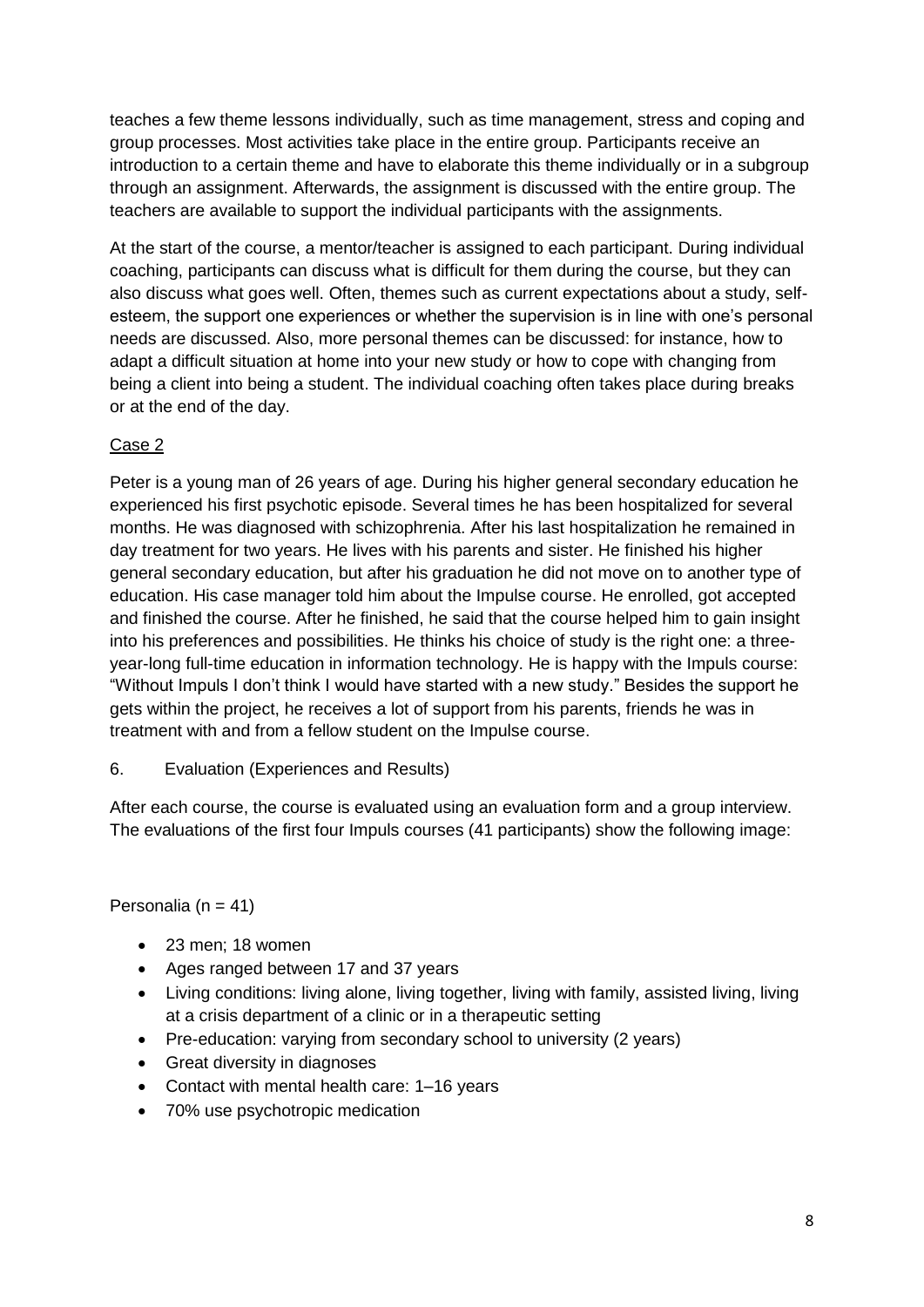Of the 41 participants, 27 successfully completed the course  $(= 61\%)$ . A total of 22 of these 27 participants have formulated a goal (21 have set an educational goal; one participant decided to get a job). Five participants have not made a choice (yet).

Nineteen of the 21 who have set an educational goal have started with a regular study. The outflow to regular studies is very diverse and individually determined, despite the fact that the course is being delivered in a group. There are no indications that the choice is (co-) determined by the group or other group members. The studies that the participants chose are:

• Higher general secondary education (HAVO; 2x)

At community college level:

- **•** Beautician
- Training to become a nursing aid
- Training to become a cook
- Social pedagogical work

At the level of university of applied sciences:

- Medical laboratory assistant (2x)
- Physiotherapy
- Human resource management
- Applied psychology
- Law
- Business management
- Social work
- Medical imaging and radio therapeutic techniques
- Animal management
- Hotel management school

#### Reasons to quit:

The 14 participants who quitted the Impuls course prematurely mentioned the following reasons:

- One participant started an individual rehabilitation trajectory and subsequently went to the REA college (a school for young people with a psychiatric disability)
- One participant will soon start with an individual rehabilitation trajectory
- One participant started an education during the course (outdoors)
- One participant has made a choice for a particular study during the course and left the course early (after the eighth meeting)
- One participant was not able to follow the course completely because of physical and psychiatric problems (he was off and on present, and did not make a choice for an education)
- Nine students stopped without making a choice (three after the first meeting and the other six after four to six meetings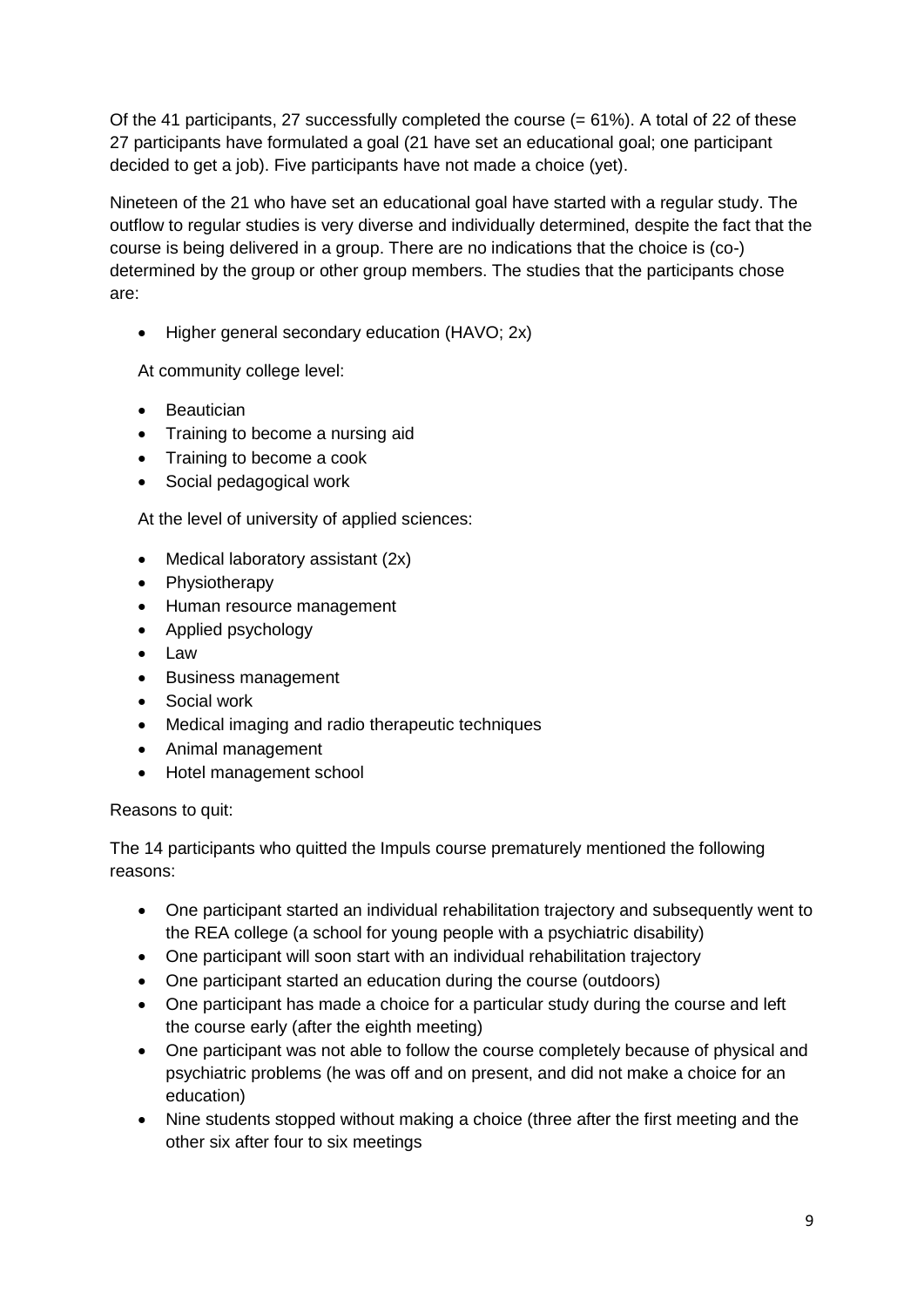## 7. Success Factors

Based on the opinions expressed in the interviews, ten essential determinants for successful Supported Education programs were formulated. Eight determine success and two determine risk.

## *Determinants of success*

## A. Psychiatric rehabilitation technology as the connecting link

The five practices show that it is possible to have organizations with widely differing missions, cultures and employees cooperate in a common Supported Education initiative. For a large part this can be attributed to the unifying properties of psychiatric rehabilitation. In this approach the focus is on students with psychiatric disabilities realizing their education goals. Support is aimed at functioning well in the student roll. This mission creates a bridge between mental health and education.

## B. Joining expertise in mental health and education

In four of the five initiatives professionals in mental health and education work closely together, mental health professionals share their knowledge of rehabilitation and approaching metal illness and their colleagues in education share their pedagogical expertise. This results in mutual inspiration and increases commitment.

## C. Educating staff

In order to work together efficiently a shared frame of reference for professionals from the fields of education and mental health is required, in this case the technology of psychiatric rehabilitation. Usually the mental health professionals were educated in psychiatric rehabilitation, but the education professionals not necessarily. The former thought it important for the latter to be trained in the field of psychiatric rehabilitation to facilitate cooperation.

A shared frame of reference for the Supported Education team is offered by a detailed manual. In this respect the experiences of a group approach to psychiatric rehabilitation in so-called IPRT (Intensive Psychiatric Rehabilitation Treatment) centers in New York state can be useful (Buccifero et al., 1991a, 1991b; Grossman & Owens, 1994; Lamberti et al., 1998).

# D. Commitment of staff and management

In all good practices the commitment of staff is mentioned as a determinant of success. This commitment should be safeguarded by management. That was not the case with all initiatives. When management commitment is insufficient an initiative may get stuck at the project level because of lacking finances and too little effort to acquire them.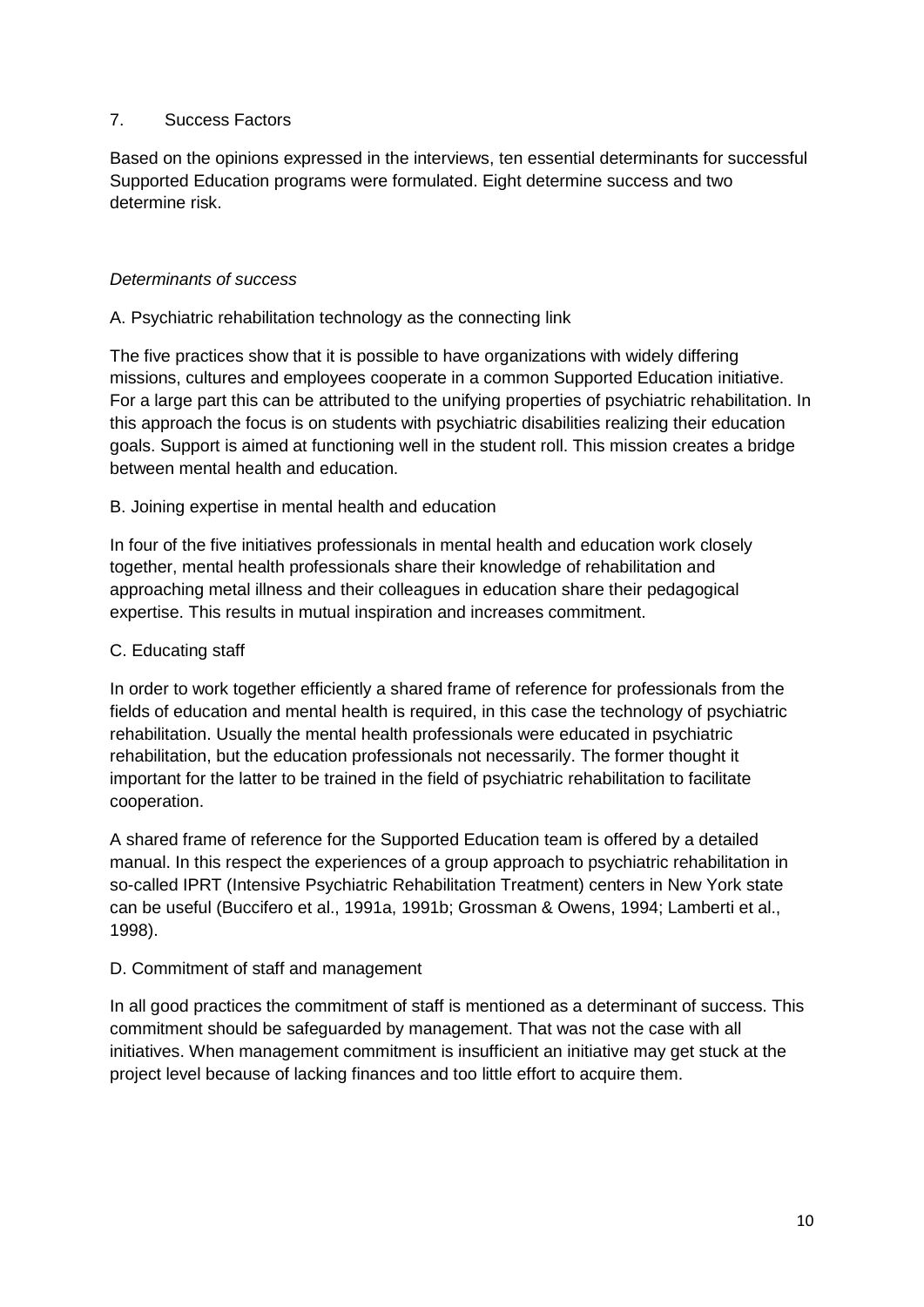# E. Short lines of communication and informal contacts

Short lines of communication and informal contacts bring flexibility to a Supported Education project and facilitate cooperation. Although it helps when prior to implementation mental health and education staff have been working together, this is not a requirement.

Short lines and informal contacts can be achieved more easily when a project is situated in a relatively small division of a community college. Not only can staff profit from a small scale, but participants too can appreciate a safe and small building.

# F. Learnability of the organization

For long-term success it is important that an organization is able to learn from its experiences. According to the INK model of quality care, learnability is an important characteristic of an organization (Van de Lindt et al., 2002). It fits in the values of psychiatric rehabilitation to have input from participants when setting up a Supported Education initiative. In four of these five practices this sort of input was lacking (it was only evident in Apeldoorn/Deventer in public relations). However, courses, group meetings and individual support were thoroughly evaluated and adapted when necessary. In this respect it can be said that the practices had learnability.

# G. Admission policy

In all five practices admission was limited. Most participants were referred by mental health professionals. Referrals from school were fewer (except in Rotterdam). The project proved unable to attract students that might be interested. To a degree this can be explained by the fact that students with hidden psychiatric problems are not easily identified. Wider publicity could possibly lead to higher participation.

# H. Customization

Participants consider a Supported Education project successful when it caters to their individual needs, or put differently, when it is customized. Classroom support or group support can be helpful for shaping one's point of view, enhances mutual recognition and enables one to put one's problems in perspective. Of all the Supported Education elements, however, individual counseling is valued most by the participants. For that reason several practices decided to offer individual counseling during classroom or group activities such as choosing and getting an education environment. Participants consider it a big drawback when there is no individual counseling available.

# 8. Risk Factors

# A. Financing

All five good practices have problems with financing. Not one succeeded in procuring longterm financial security. They depend on temporary grant subsidies to individual participants and payments by participants. The most stable source of income is the national health insurance. Payment is only made, however, when a participant is officially diagnosed with mental illness. Students with relatively mild mental problems are often reluctant to seek such a diagnosis with the stigma attached. The financial aspect makes Supported Education less